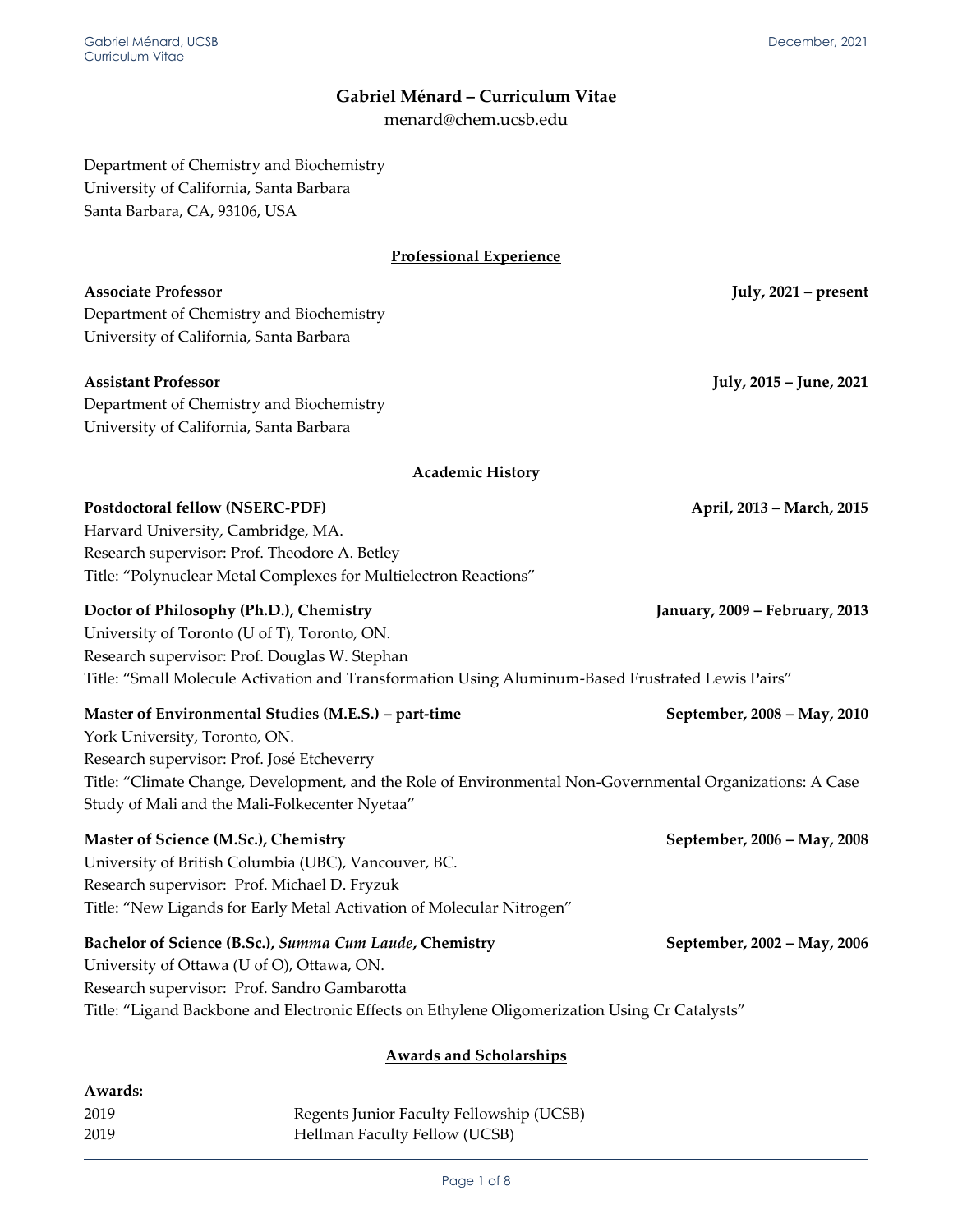| 2017<br>2016                                                                                  | Faculty Career Development Award (UCSB)<br>Kayli Frontiers of Science Fellow |  |
|-----------------------------------------------------------------------------------------------|------------------------------------------------------------------------------|--|
|                                                                                               |                                                                              |  |
| 2014                                                                                          | Canadian Council of University Chemistry Chairs (CCUCC) 2013 Chemistry       |  |
|                                                                                               | Doctoral Award Winner.                                                       |  |
| 2014                                                                                          | Dimitris N. Chorafas Doctorate Prize (Feinberg Graduate School, Weizmann     |  |
|                                                                                               | Institute of Science).                                                       |  |
| 2014                                                                                          | Governor General of Canada's Gold Medal Prize for doctoral dissertation.     |  |
| 2014                                                                                          | Department of Chemistry Chair's Doctoral Award (U of T).                     |  |
| $C_1$ , $C_2$ , $C_3$ , $C_4$ , $C_5$ , $C_6$ , $C_7$ , $C_8$ , $C_9$ , $C_9$ , $C_9$ , $C_9$ |                                                                              |  |

## **Scholarships:**

| Apr. 2013 - Mar. 2015  | NSERC - Postdoctoral fellowship.             |
|------------------------|----------------------------------------------|
| Sept. 2012 - Mar. 2013 | Queen Elizabeth II Graduate Scholarship.     |
| Sept. 2010 – Aug. 2012 | NSERC - Postgraduate Scholarship (Doctoral). |
| Sept. 2010 – Aug. 2012 | Walter Sumner Fellowship.                    |
| Sept. 2009 - Aug. 2011 | Helen Sawyer Hogg Award (U of T).            |
| Sept. 2008 - Aug. 2010 | Ontario Graduate Scholarship.                |
| $2006 - 2008$          | NSERC – Postgraduate Scholarship (Masters).  |
| $2006 - 2008$          | Gladys Estella Laird Fellowship (UBC).       |

## **Contributions to Research**

## **Independent Career Publications**

- 1. Keener, M.; Mattejat, M.; Zheng, S.-L.; Wu, G.; Hayton, T.W.; Ménard, G. "Selective Electrochemical Capture and Release of Uranyl from Aqueous Alkali, Lanthanide, and Actinide Mixtures using Redox-Switchable Carboranes." *Submitted* **2021**.
- 2. Thenarukandiyil, R.; Paenurk, E.; Wong, A.; Fridman, N.; Karton, A.; Carmieli, R.; Ménard, G.; Gershoni-Poranne, R.; de Ruiter, G. "Extensive Redox Non-Innocence in Iron Bipyridine-Diimine Complexes: a Combined Spectroscopic and Computational Study." *Inorg. Chem.* **2021**, DOI: 10.1021/acs.inorgchem.1c02925.
- 3. Jaiswal, K.; Malik, N.; Tumanskii, B.; Ménard, G.; Dobrovetsky, R. "Carborane Stabilized '19-Electron' Molybdenum Metalloradical." *J. Am. Chem. Soc.* **2021,** *143*, 9842-9848.
- 4. Wong, A.; Chakraborty, A.; Bawari, D.; Wu, G.; Dobrovetsky, R.; Ménard, G. "Facile proton-coupled electron transfer enabled by coordination-induced E–H bond weakening to boron." *Chem. Commun.* **2021,** *57*, 6903- 6906.
- 5. Foley, E. E.; Wong, A.; Vincent, R. C.; Manche, A.; Zaveri, A.; Gonzalez-Correa, E.; Ménard, G.; Clément, R. J. "Probing reaction processes and reversibility in Earth-abundant Na3FeF<sup>6</sup> for Na-ion batteries." *Phys. Chem. Chem. Phys.* **2021**, *23*, 20052-20064.
- 6. Wang, Z.; Johnson, S. I.; Wu, G.; Ménard, G. "Multiple N–H and C–H Hydrogen Atom Abstractions Through Coordination-Induced Bond Weakening at Fe-Amine Complexes." *Inorg. Chem.* **2021**, *60*, 8242-8251.
- 7. Wong, A.; Chu, J.; Wu, G.; Telser, J.; Dobrovetsky, R.; Ménard, G. "Redox-Controlled Reactivity at Boron: Parallels to Frustrated Lewis/Radical Pair Chemistry." *Inorg. Chem.* **2020**, *59*, 10343-10352.
- 8. Jacob, S. I.; Douair, I.; Wu. G.; Maron, L.; Ménard, G. "A Tetranuclear Nickel Cluster Isolated in Multiple High-Valent States." *Chem. Commun.* **2020**, *56*, 8182-8185*.* (Invited: Emerging Investigators Themed Issue)
- 9. Peterson, M.; Hunt, C.; Wang, Z.; Heinrich, S. E.; Wu, G.; Ménard, G. "Synthesis, Characterization, and Electrochemical Properties of a First-row Metal Phthalocyanine Series." *Dalton Trans.* **2020**, *49*, 16268-16277. (Invited: New Talent – Americas Themed Issue)
- 10. Keener, M; Hunt, C; Carroll, T.G.; Kampel, V.; Dobrovetsky, R.; Hayton, T.W.; Ménard, G. "Redox-Switchable Carboranes for Uranyl Capture and Release." *Nature* **2020**, *577*, 652-655.
- 11. Wong, A.; Guevara, K.; Wu, G.; Ménard, G. "Unusual C–H Bond Activation and C(sp3)–C(sp3) Bond Formation at an Fe(II) Bis(amide) Carbene Complex." *Organometallics* **2020**, *39*, 116-122.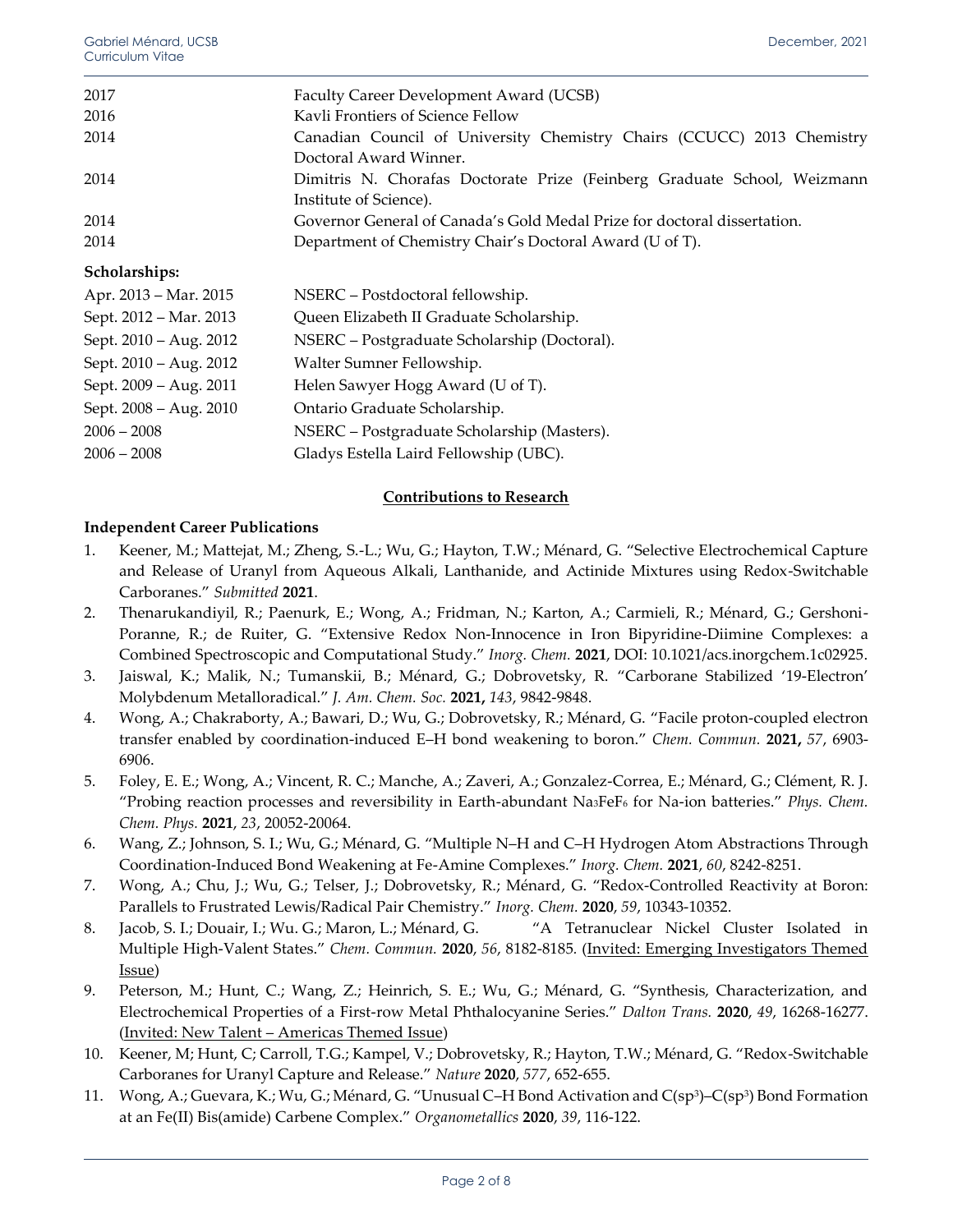- 12. Livshits-Kritsman, Y.; Tumanskii, B.; Ménard, G.; Dobrovetsky, R. "Isolable cyclic (alkyl)(amino)carbene– phosphonyl radical adducts." *Chem. Commun.* **2020**, *56*, 1341-1344.
- 13. Lemmerz, L. E.; Wong, A.; Ménard, G.; Spaniol, T. P.; Okuda, J. "Reactivity of the molecular magnesium hydride cation [MgH]<sup>+</sup> supported by an NNNN macrocycle." *Polyhedron* **2020,** *178*, 114331.
- 14. Hunt, C.; Peterson, M.; Anderson, C.; Chang, T.; Wu, G.; Scheiner, S.; Ménard, G. "Switchable Aromaticity in an Isostructural Mn Phthalocyanine Series Isolated in Five Separate Redox States." *J. Am. Chem. Soc.* **2019**, *141*, 2604-2613.
- 15. Hunt, C.; Mattejat, M.; Anderson, C.; Sepunaru, L.; Ménard, G. "Symmetric Phthalocyanine Charge Carrier for Dual Redox Flow Battery/Capacitor Applications." *ACS Appl. Energy Mater.* **2019**, *2*, 5391-5396.
- 16. Carroll, T. G.; Hunt, C.; Garwick, R.; Wu, G.; Dobrovetsky, R.; Ménard, G. "An Untethered *C3v*-symmetric Triarylphosphine Oxide Locked by Intermolecular Hydrogen Bonding." *Chem. Commun.* **2019**, *55*, 3761-3764.
- 17. Lemmerz, L. E.; Mukherjee, D.; Spaniol, T. P.; Wong, A.; Ménard, G.; Maron, L.; Okuda, J. "Cationic Magnesium Hydride [MgH]<sup>+</sup> Stabilized by an NNNN-type Macrocycle." *Chem. Commun.* **2019**, *55*, 3199-3202.
- 18. Chu, J.; Carroll, T. G.; Wu, G.; Telser, J.; Dobrovetsky, R.; Ménard, G. "Probing Hydrogen Atom Transfer at a Phosphorus(V) Oxide Bond Using a "Bulky Hydrogen Atom" Surrogate: Analogies to PCET." *J. Am. Chem. Soc.* **2018**, *140*, 15375-15383.
- 19. Carroll, T. G.; Garwick, R.; Wu, G.; Ménard, G. "A Mono-, Di-, and Trivanadocene Phosphorus Oxide Series: Synthesis, Magnetism, and Chemical/Electrochemical Properties." *Inorg. Chem.* **2018**, *57*, 11543-11551.
- 20. Carroll, T. G.; Garwick, R.; Telser, J.; Wu, G.; Ménard, G. "Synthesis, Characterization, and Electrochemical Analyses of Vanadocene Tetrametaphosphate and Phosphinate Derivatives." *Organometallics* **2018**, *37*, 848- 854.
- 21. Keener, M.; Peterson, M.; Hernández Sánchez, R.; Oswald, V. F.; Wu, G.; Ménard, G. "Towards Catalytic Ammonia Oxidation to Dinitrogen: A Synthetic Cycle by Using a Simple Manganese Complex." *Chem. Eur. J.* **2017**, *23*, 11479-11484. *Frontispiece Cover*.

## **Post-doc, Graduate, and Undergraduate Publications:**

- 22. Bartholomew, A. K.; Teesdale, J. J.; Hernández Sánchez, R.; Malbrecht, B. J.; Juda, C. E.; Ménard, G.; Bu, W.; Iovan, D. A.; Mikhailine, A. A.; Zheng, S.-L.; Sarangi, R.; Wang, S. G.; Chen, Y.-S.; Betley, T. A. "Exposing the Inadequacy of Redox Formalisms by Resolving Redox Inequivalence Within Isovalent Clusters." *Proc. Natl. Acad. Sci. U.S.A.* **2019**, 201907699.
- 23. Liu, L.; Cao, L. L.; Shao, Y.; Ménard, G.; Stephan, D. W. "A Radical Mechanism for Frustrated Lewis Pair Reactivity." *Chem* **2017**, *3*, 259-267.
- 24. Hernández Sánchez, R.; Bartholomew, A.K.; Powers, T.M.; Ménard, G.; Betley, T.A. "Maximizing Electron Exchange in a [Fe3] cluster." *J. Am. Chem. Soc.* **2016**, *138*, 2235-2243.
- 25. Shafia, E.; Esposito, S.; Manzoli, M.; Chiesa, M.; Tiberto, P.; Barrera, G.; Ménard, G.; Allia, P.; Freyria, F. S.; Garrone, E.; Bonelli, B. "Al/Fe Isomorphic Substitution Versus Fe2O3 Clusters Formation in Fe-doped Aluminosilicate Nanotubes (Imogolite)." *J. Nanopart. Res.* **2015**, *17*, 1-14.
- 26. Voicu, D.; Abolhasani, M.; Choueiri, R.; Lestari, G.; Seiler, C.; Ménard, G.; Greener, J.; Guenther, A.; Stephan, D.W.; Kumacheva, E. "Microfluidic Studies of CO<sup>2</sup> Sequestration by Frustrated Lewis Pairs." *J. Am. Chem. Soc.* **2014**, *136*, 3875-3880.
- 27. Ménard, G.; Hatnean, J.A.; Cowley, H.J.; Lough, A.J.; Rawson, J.M.; Stephan, D.W. "C–H Bond Activation by Radical Ion Pairs Derived from R3P/Al(C6F5)<sup>3</sup> Frustrated Lewis Pairs and N2O." *J. Am. Chem. Soc.* **2013**, *135*, 6446-6449.
- 28. Ménard, G.; Tran, L.; McCahill, J.S.J.; Lough, A.J.; Stephan, D.W. "Contrasting the Reactivity of Ethylene and Propylene with P/Al and P/B Frustrated Lewis Pairs." *Organometallics* **2013**, *32*, 6759-6763.
- 29. Ménard, G.; Gilbert, T.M.; Hatnean, J.A.; Kraft, A.; Krossing, I.; Stephan, D.W. "Stoichiometric Reduction of CO<sup>2</sup> to CO by Phosphine/AlX3-Based Frustrated Lewis Pairs." *Organometallics* **2013**, *32*, 4416-4422.
- 30. Ménard, G.; Tran, L.; Stephan, D.W. "Activation of H<sup>2</sup> using P/Al Based Frustrated Lewis Pairs and Reactions with Olefins." *Dalton Trans.* **2013**, *42*, 13685-13691.
- 31. Ménard, G.; Stephan, D.W. "CO<sup>2</sup> Reduction via Aluminum Complexes of Ammonia Boranes." *Dalton Trans.* **2013**, *42*, 5447-5453.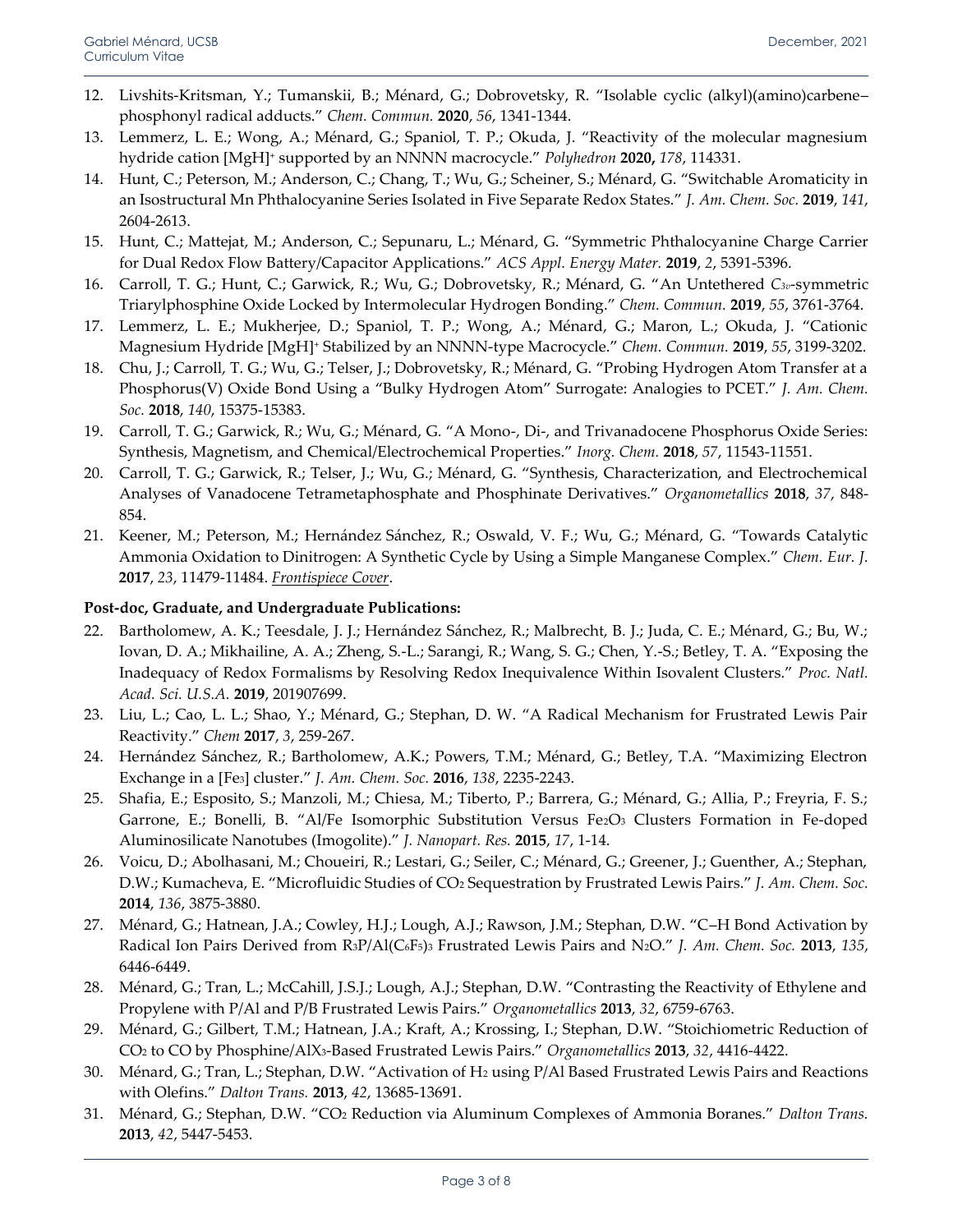- 32. Ménard, G. "Environmental Non-Governmental Organizations: Key Players in Development in a Changing Climate. A Case Study of Mali." *Environ. Dev. Sustain.* **2013**, *15*, 117-131. (Note: M.E.S. work)
- 33. Ménard, G.; Stephan, D.W. "H2 Activation and Hydride Transfer to Olefins by Al(C6F5)3-Based Frustrated Lewis Pairs." *Angew. Chem. Int. Ed.* **2012**, *51*, 8272-8275. *"Hot Paper"*
- 34. Ménard, G.; Stephan, D.W. "C–H Activation of Isobutylene Using Frustrated Lewis Pairs: Aluminum and Boron σ-Allyl Complexes." *Angew. Chem. Int. Ed.* **2012**, *51*, 4409-4412. *"Hot Paper"*
- 35. Neu, R.C.; Ménard, G.; Stephan, D.W. "Exchange Chemistry of *t*Bu3P(CO2)B(C6F5)2Cl." *Dalton Trans.* **2012**, *41*, 9016-9018.
- 36. Ménard, G.; Stephan, D.W. "Stoichiometric Reduction of CO<sub>2</sub> to CO by Aluminum-Based Frustrated Lewis Pairs." *Angew. Chem. Int. Ed.* **2011**, *50*, 8396-8399.
- 37. Ménard, G.; Stephan, D.W. "Room Temperature Reduction of CO<sub>2</sub> to Methanol by Al-Based Frustrated Lewis Pairs and Ammonia Borane." *J. Am. Chem. Soc.* **2010**, *132*, 1796-1797*.*
- 38. Ménard, G.; Jong, H.; Fryzuk, M.D. "Synthesis and Characterization of a New Thiophene-Bridged Diamidophosphine [NPN] Donor Set and its Coordination Chemistry with Zirconium(IV): Unexpected Deprotonation-Lithiation Sequence with a Mesitylaminothiophene Precursor." *Organometallics* **2009**, *28*, 5253- 5260.
- 39. Dyker, C.A.; Burford, N.; Ménard, G.; Lumsden, M.D.; Decken, A. "Monocyclic Di- and Triphosphinophosphonium Cations: New Foundational Frameworks for catena-Phosphorus Chemistry." *Inorg. Chem.* **2007**, *46*, 4277-4285.

## **Patent:**

1. "Symmetric Redox Flow Batteries for Economically-Viable Grid-Scale Energy Storage." Hunt, C.; Sepunaru, L.; Ménard, G. Disclosure, UC 2019-165-0. October 8, 2018.

## **Conferences and Invited Talks (Independent Career Only):**

*Postponed due to COVID-19:*

- 1. Telluride 2020 Conference: Small Molecule Activation, Telluride, CO (July, 2020). *Invited.*
- 2. Boron in the Americas (BORAM XVII) Conference, Blacksburg, VA (June, 2020). *Invited.*
- 3. "Targeting Energy Solutions: From Fundamental to Applied Inorganic Redox Chemistry." Baylor University, Waco, TX (April, 2020). *Invited.*

## *Completed:*

- 4. "Selective Electrochemical Capture and Release of Metals of Energy Importance Using Carboranes." Canadian Chemistry Conference and Exhibition, Montréal, PQ (August, 2021). *Invited – Virtual Talk.*
- 5. "Targeting Energy Solutions: From Fundamental to Applied Inorganic Redox Chemistry." Tel Aviv University, Tel Aviv, Israel (May, 2021). *Invited – Virtual Talk.*
- 6. "Targeting Energy Solutions: From Fundamental to Applied Inorganic Redox Chemistry." Columbia University, New York, NY (April, 2021). *Invited – Virtual Talk.*
- 7. "Targeting Energy Solutions: From Fundamental to Applied Inorganic Redox Chemistry." University of Southern California, Los Angeles, CA (March, 2021). *Invited – Virtual Talk.*
- 8. "Targeting Energy Solutions: From Fundamental to Applied Inorganic Redox Chemistry." University of British Columbia – Okanagan, Kelowna, Canada (February, 2021). *Invited – Virtual Talk.*
- 9. "Targeting Energy Solutions: From Fundamental to Applied Inorganic Redox Chemistry." University of British Columbia, Vancouver, Canada (October, 2020). *Invited – Virtual Talk.*
- 10. "Targeting Energy Solutions: From Fundamental to Applied Inorganic Redox Chemistry." Simon Fraser University, Burnaby, Canada (September, 2020). *Invited – Virtual Talk.*
- 11. "Targeting Energy Solutions: From Fundamental to Applied Inorganic Redox Chemistry." Virginia Tech, Blacksburg, VA (September, 2020). *Invited – Virtual Talk.*
- 12. "Targeting Energy Solutions: From Fundamental to Applied Inorganic Redox Chemistry." California Institute of Technology, Pasadena, CA (March, 2020). *Invited.*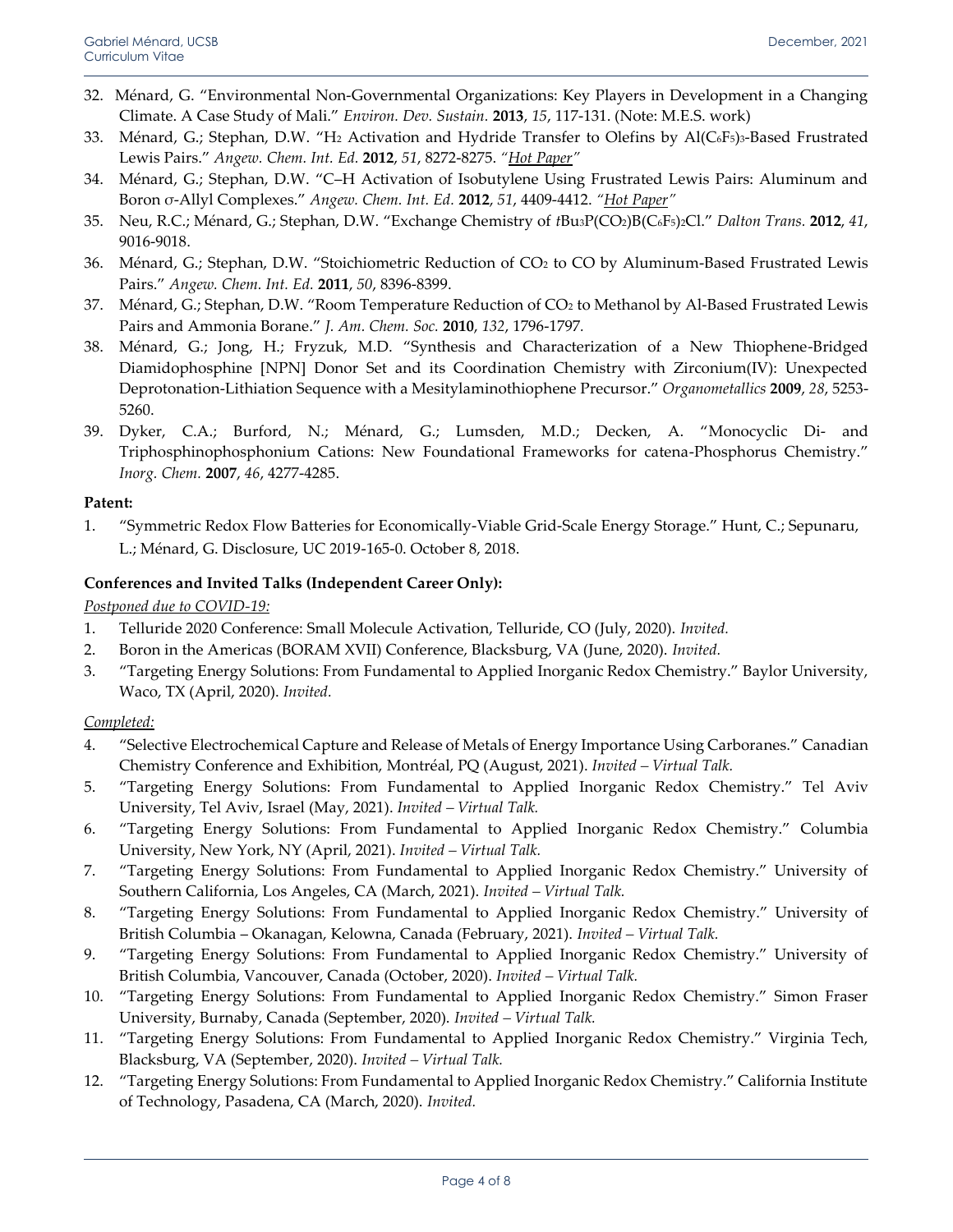- 13. "Targeting Energy Solutions: From Fundamental to Applied Inorganic Redox Chemistry." UC Irvine, Irvine, CA (February, 2020). *Invited.*
- 14. "Targeting Energy Solutions: From Fundamental to Applied Inorganic Redox Chemistry." UNC Chapel Hill, Chapel Hill, NC (February, 2020). *Invited.*
- 15. "Targeting Energy Solutions: From Fundamental to Applied Inorganic Redox Chemistry." Harvard University, Cambridge, MA (February, 2020). *Invited.*
- 16. "Targeting Energy Solutions: From Fundamental to Applied Inorganic Redox Chemistry." Yale University, New Haven, CT (February, 2020). *Invited.*
- 17. "Targeting Energy Solutions: From Fundamental to Applied Inorganic Redox Chemistry." UC Riverside, Riverside, CA (January, 2020). *Invited.*
- 18. "Targeting Energy Solutions: From Fundamental to Applied Inorganic Redox Chemistry." UCLA, Los Angeles, CA (January, 2020). *Invited.*
- 19. "Targeting Energy Solutions: From Fundamental to Applied Inorganic Redox Chemistry." UC San Diego, La Jolla, CA (January, 2020). *Invited.*
- 20. "Targeting Energy Solutions: From Fundamental to Applied Inorganic Redox Chemistry." University of Toronto, Toronto, Canada (January, 2020). *Invited.*
- 21. "Targeting Energy Solutions: From Fundamental to Applied Inorganic Redox Chemistry." University of Ottawa, Ottawa, Canada (January, 2020). *Invited.*
- 22. "Targeting Energy Solutions: From Fundamental to Applied Inorganic Redox Chemistry." Queen's University, Kingston, Canada (January, 2020). *Invited.*
- 23. "Targeting Energy Solutions: From Fundamental to Applied Inorganic Redox Chemistry." UC Davis, Davis, CA (October, 2019). *Invited.*
- 24. "Targeting Energy Solutions: From Fundamental to Applied Inorganic Redox Chemistry." Pacific Northwest National Laboratory, Richland, WA (September, 2019). *Invited.*
- 25. "Targeting Energy Solutions: From Fundamental to Applied Inorganic Redox Chemistry." University of Idaho, Moscow, ID (September, 2019). *Invited.*
- 26. "Targeting Energy Solutions: From Fundamental to Applied Inorganic Redox Chemistry." Washington State University, Pullman, WA (September, 2019). *Invited.*
- 27. "Targeting New Reactivity Using Main Group/Transition Metal Cooperative Reactivity." Gordon Research Conference (Organometallics), Newport, RI (July, 2019). *Invited speaker.*
- 28. "Designing Redox Active Molecules: From Fundamental Bond Activation to Energy Storage Applications." Weizmann Institute of Science, Rehovot, Israel (June, 2019). *Invited.*
- 29. "Designing Redox Active Molecules: From Fundamental Bond Activation to Energy Storage Applications." Technion – Israel Institute of Technology, Haifa, Israel (June, 2019). *Invited.*
- 30. "Abundant Metal Complexes for Chemical or Electrochemical Energy Storage Applications." Tsinghua University, Beijing, China (October, 2018). *Invited.*
- 31. "Abundant Metal Complexes for Chemical or Electrochemical Energy Storage Applications." Shanghai Institute of Organic Chemistry, Shanghai, China (October, 2018). *Invited.*
- 32. "Symmetric Redox-Flow Batteries for Energy Storage" (poster). 18<sup>th</sup> Chinese-American Kavli Frontiers of Science Symposium, Nanjing, China (October, 2018). *Invited.*
- 33. "Symmetric Phthalocyanine-Based Redox-Flow Batteries for Energy Storage" (poster). Gordon Research Conference (Organometallics), Newport, RI (July, 2018). *Contributed.*
- 34. "Symmetric Phthalocyanine-Based Redox-Flow Batteries for Energy Storage." Canadian Chemistry Conference and Exhibition, Edmonton, AB (May, 2018). *Contributed.*
- 35. "Homogeneous Ammonia Oxidation: Mechanistic Investigation and Catalyst Development." ACS National Meeting and Exposition, New Orleans, LA (March, 2018). *Invited.*
- 36. "Targeting Redox-Active Main-Group Centers for Bond Activation." Tel Aviv University, Tel Aviv, Israel (November, 2017). *Invited.*
- 37. "Catalyst Design for Clean Energy Storage and Sustainable Chemistry." California State University, Chico, CA (November, 2016). *Invited.*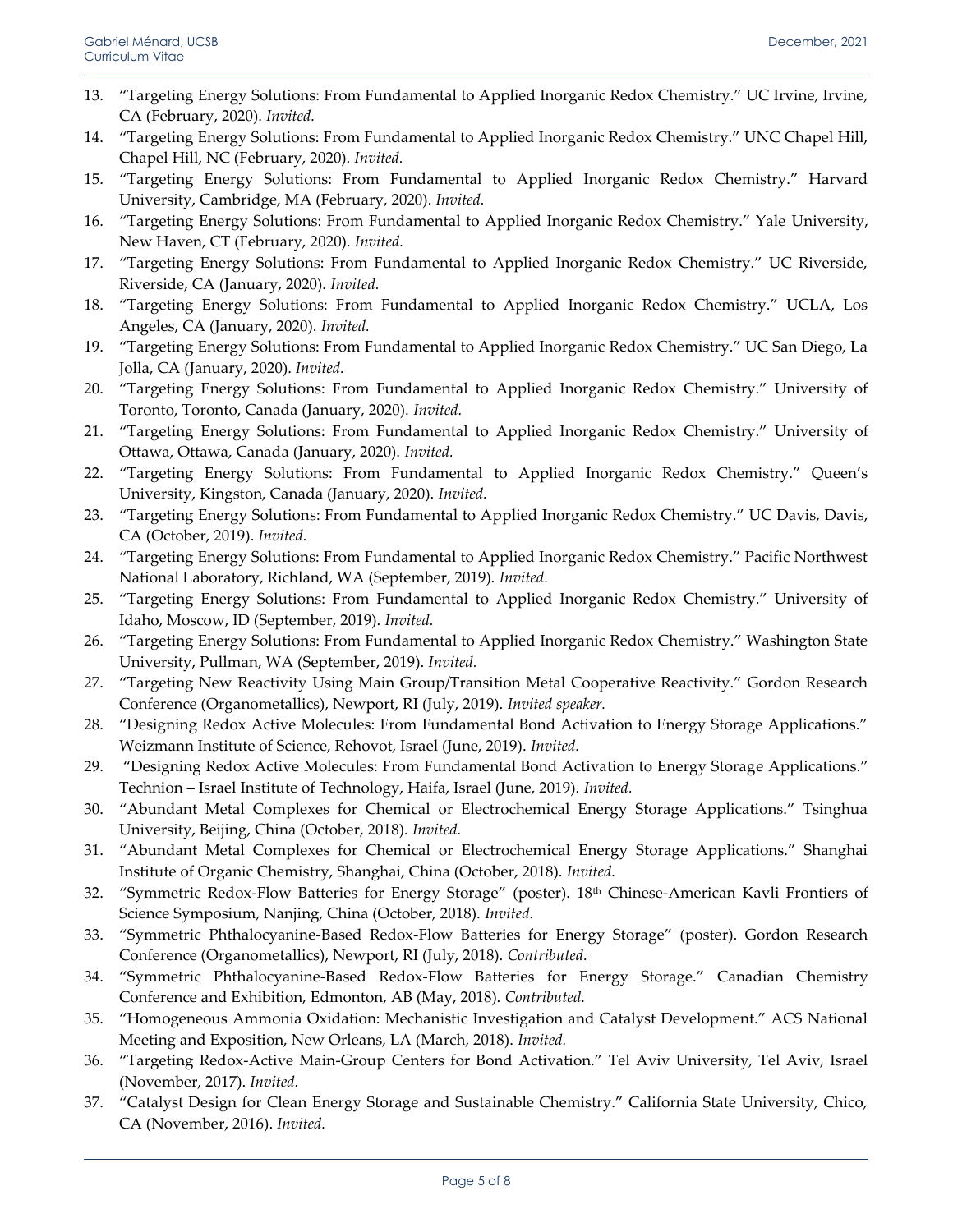- 38. "Catalyst Design for Clean Energy Storage and Sustainable Chemistry" (poster). 17<sup>th</sup> Chinese-American Kavli Frontiers of Science Symposium, UC Irvine Beckmann Center, Irvine, CA (October, 2016). *Invited.*
- 39. "Wiring redox non-innocent 'metallo-ligands' to a main group atom: Applications in flow batteries and small molecule multi-electron transformations." ACS National Meeting and Exposition, Philadelphia, PA (August, 2016). *Contributed.*
- 40. "Tuning Metal–E (E = N, O) Bond Reactivity for Applications in Hydrogen Release and Biomass Conversion." Canadian Chemistry Conference and Exhibition, Halifax, NS (June, 2016). *Contributed.*
- 41. "Catalyst Design for Sustainable Biomass Conversion and Clean Energy Applications." California State University, Los Angeles, CA (December, 2015). *Invited.*

### **Academic Activities**

## **Teaching:**

| CHEM 25: Introductory Chemistry                                                        |
|----------------------------------------------------------------------------------------|
| CHEM 279: Special Topics: Sustainable Chemistry                                        |
| CHEM 25: Introductory Chemistry                                                        |
| CHEM 173A/268A: Advanced Inorganic Chemistry                                           |
| CHEM 279: Special Topics: Sustainable Chemistry                                        |
| Release                                                                                |
| CHEM 173A/268A: Advanced Inorganic Chemistry                                           |
| <b>CHEM 1C: General Chemistry</b>                                                      |
| Release                                                                                |
| CHEM 173A/268A: Advanced Inorganic Chemistry                                           |
| Active-Service Modified Duties (Child Rearing)                                         |
| CHEM 279: Special Topics: Sustainable Chemistry                                        |
| CHEM 173A/268A: Advanced Inorganic Chemistry                                           |
| CHEM 173A: Advanced Inorganic Chemistry                                                |
| CHEM 175/275: Physical Inorganic Chemistry                                             |
| CHEM 279: Special Topics: Sustainable Chemistry                                        |
| CHEM 173A/268A: Advanced Inorganic Chemistry                                           |
| CHEM 293: Faculty Research Seminar                                                     |
| INT 94SL: Freshmen Seminar. "A Brave New World: Digging Beyond the                     |
| Headlines on Climate Change, Energy, and the Economy in the 21 <sup>st</sup> Century." |
| Active-Service Modified Duties (Child Rearing)                                         |
| CHEM 293: Faculty Research Seminar                                                     |
|                                                                                        |

## **Mentoring:**

**Post-doctoral fellow**

Dr. Jiaxiang Chu (2016-18) – Presently Assistant Professor, UCAS, China

## **Graduate students:**

Gustavo Alcantara (2020-) Chae Yeong Kim (2020-) Hila Benheim (2019-) Arunavo Chakraborty (2018-) Shannon Heinrich (2018-) Maxwell Mattejat (2018-) Zongheng Wang (2017-) Samuel Jacob (2016-)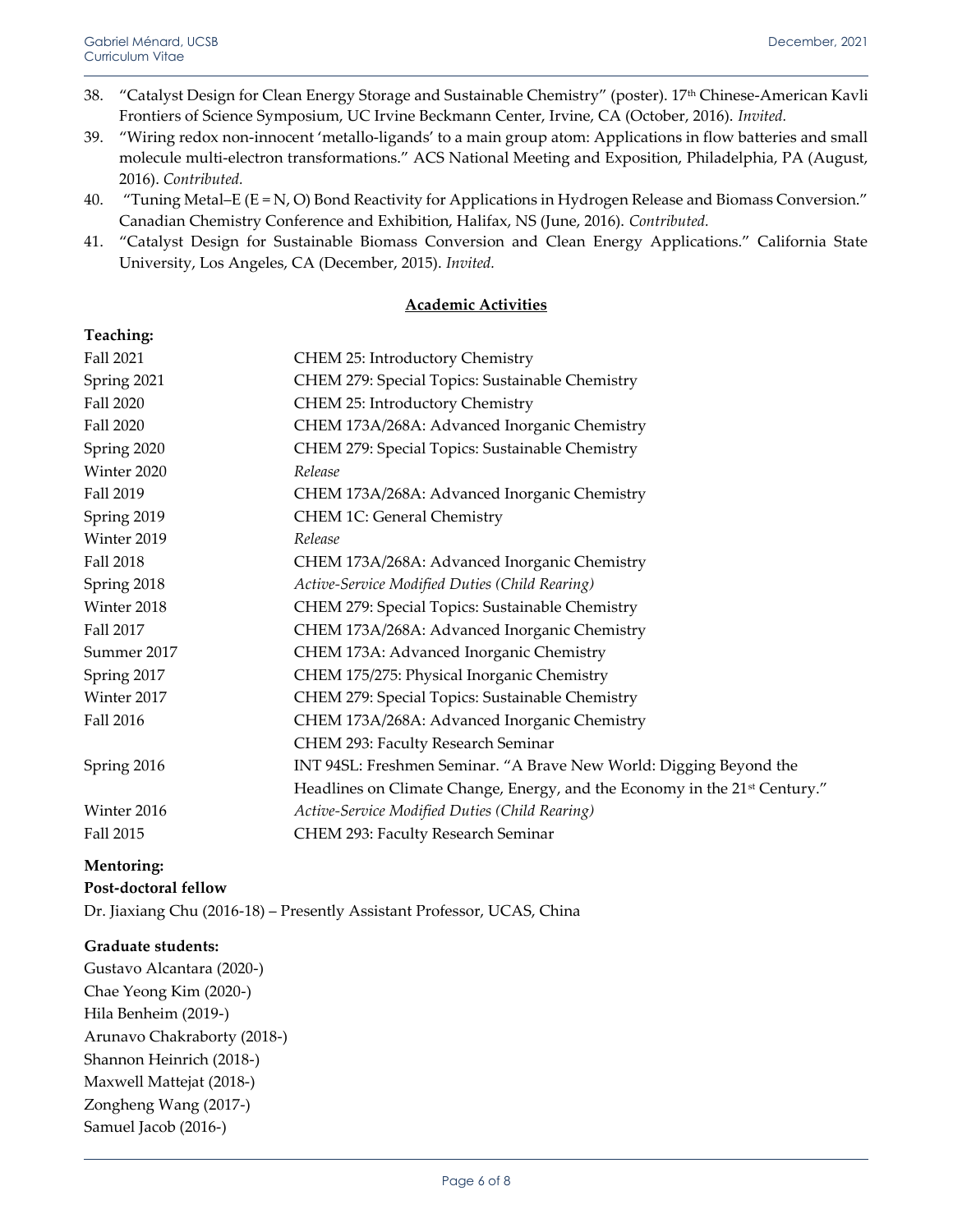Madeline Peterson 2016-2021 (Ph.D.) – Presently post-doctoral fellow, Berlinguette Group, UBC Anthony Wong 2016-2021 – (Ph.D.) – Presently post-doctoral fellow, Arnold Group, UC Berkeley Timothy Carroll 2015-2020 (Ph.D.) – Presently post-doctoral fellow, Bullock Group, PNNL Megan Keener 2015-2020 (Ph.D.) – Presently post-doctoral fellow, Mazzanti Group, EPFL Camden Hunt 2015-2019 (Ph.D.) – Presently post-doctoral fellow, Berlinguette Group, UBC Christopher Kirby 2015-18 (M.S.) – Presently high-school teacher, NJ

#### **Undergraduate students:**

- Matthew Avalos (2021-) Kevin Guevara (2018) Isabela Blanco (2021-) Clarissa Magallanes (2018) Sydney DiMarco (2021-) Rachel Garwick (2017-20) Ashley Yeow (2021-) Cassidy Anderson (2017-18) Daniel Pan (2019-) Ruoshui (Louis) Li (2017-18) Afton Gustafson (2019-21) Amaani Desai (2017) Paige Dixon (2020) Ali Mahdi (2017) Chenyue Yang (2020) Yasmine Soliman (2017) Delenn Ganyo (2019-2020) Natalie Kashanchi (2016-17) Gillian Kutrosky (2018-2020) Clayton Silva (2016-17) Rachel Huang (2019) **Nicole Delgado** (2015-16) Jonas Kaare-Rasmussen (2019) Spencer Baker (2015) Solène Perot (2019)
	-

### **Service and Outreach Activities**

| <b>Departmental Service:</b>                          |              |
|-------------------------------------------------------|--------------|
| Graduate Recruitment Committee (Chair)                | 2021-present |
| Mass Spectroscopy Hiring Committee                    | 2021-present |
| Committee on Diversity, Equity, and Inclusion (Chair) | 2020-present |
| Diversity Officer                                     | 2020-present |
| Chemistry Program Review Panel (Member)               | 2020         |
| Departmental Staff Hiring                             | 2019-2020    |
| Departmental Faculty Search Committee                 | 2017         |
| Mass Spectroscopy Hiring Committee                    | 2016-2017    |
| Graduate Recruitment Committee (Member)               | 2015-2021    |
| Inorganic Seminar Co-organizer                        | 2015-present |
| <b>Website Committee</b>                              | 2015-present |
| <b>University Service:</b>                            |              |
| Men Advocating for Gender Equity (co-chair)           | 2019-present |
| Chemical and Physical Hazards Committee (Member)      | 2019-present |
| Campus Childcare Advisory Committee                   | 2018-present |
| <b>Faculty Legislature</b>                            | 2018-present |
| Central Fellowships Committee                         | 2016         |
| <b>Professional Service and Outreach:</b>             |              |
| Founder of the "Science Pub Night" events connecting  | 2017-present |
| UCSB scientists to the general public                 |              |
| Member of the Mellichamp Academic                     | 2016-present |
| Initiative in Sustainability at UCSB                  |              |
| Historically Black Colleges and Universities (HBCUs)  | 2016-present |